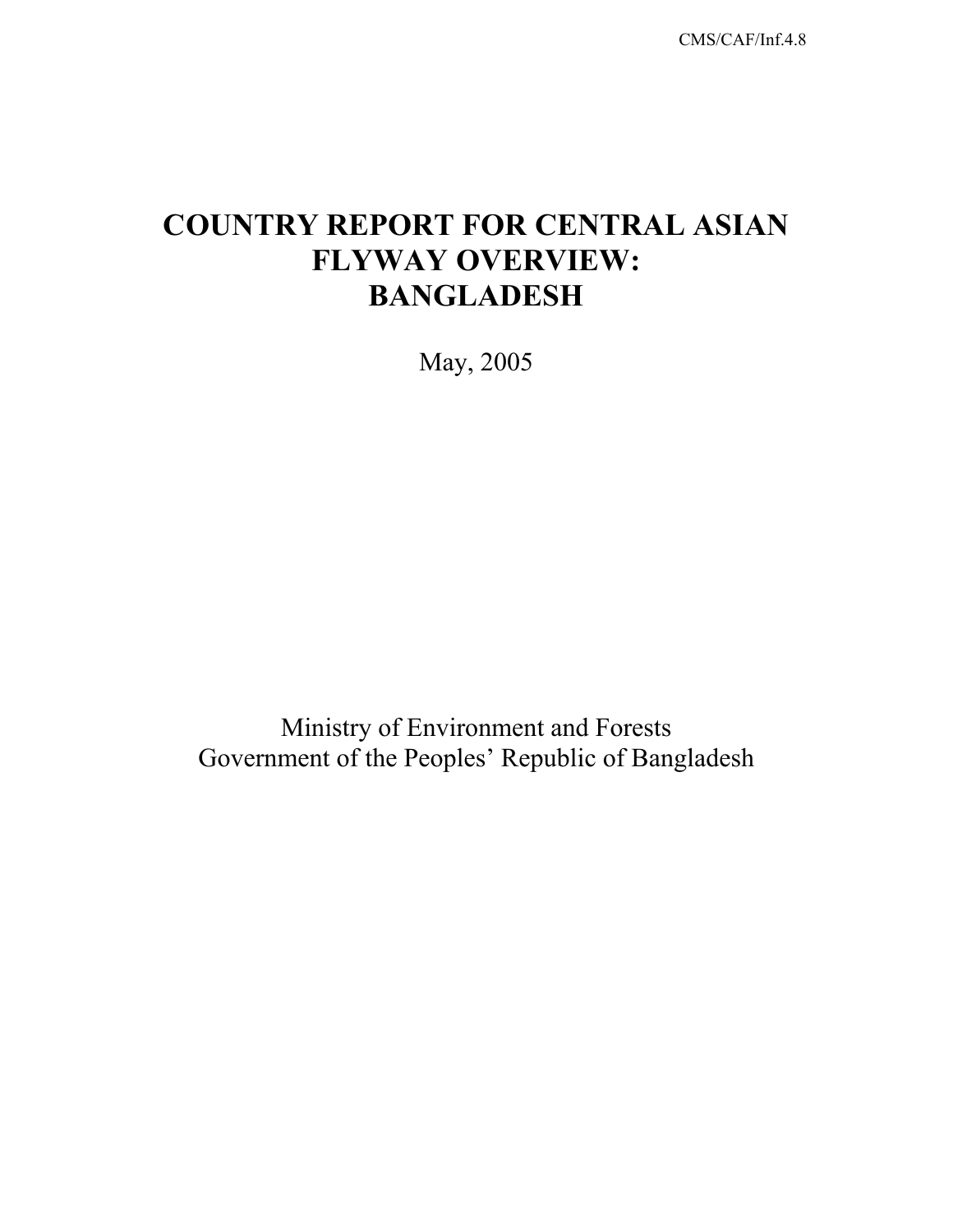# **Country Report for Central Asian Flyway Overview**

### **A. Brief Introduction**

Bangladesh is occupying a unique geographical location in the South Asia. Virtually, the delta is the only drainage outlet for a vast complex river basin made up of the Ganges, Brahmaputra and Meghna River and their network of tributaries. There are three broad physiographic regions in the country. The floodplains occupy about 80 percent; terrace about 8 percent and hills about 12 percent of the land area. So it is evident that with 80 percent floodplain, Bangladesh is a land of water and wetlands. According to the definition enunciated in the Ramsar Convention, more than two-thirds of the country's landmass may be classified as wetlands. It is a country dominated by wetland encompassing a wide variety of dynamic ecosystems such as that is estuaries, mangroves namely the Sundarbans, freshwater marshes such as *haor1*, swamps and rivers.

The wetlands are the important habitat of migratory waterbird population. There are about 628 bird species in Bangladesh, out of which 244 are Migratory. The wetlands are the abode of about 70 species of resident waterbirds including ducks, grebe, cormorants, bitterns, herons, egrets, storks, rails, jacanas, finfoot, waders, gulls, turns, skimmers etc. and many other water dependant birds. As mentioned in the IUCN Red Book, about 100 species of migratory birds regularly or occasionally visit the country.

"The Asia-Pacific Migratory Waterbird Conservation Strategy" 2001-2005, identified 50 species of migratory waterbirds as threatened, out of which 14 species occur in Bangladesh. In addition to that eleven species of resident waterbirds are also identified as threatened. (*Source:The Red Book of Threatened Birds of Bangladesh 2000*)

The important threatened species are Masked Finfoot *(Heliopais personata),* Indian Skimmer *(Rhynchops albicollis),* Black-headed Ibis *(Treskeornis melanocephala),* Greater Adjutant *(L. dubius),* Lesser Adjutant, Baikal Teal *(Anas formosa),* Baer's Pochard *(Aythya baeri),*  Ferruginous Pochard *(Aythya ferina),* Wood snipe *(Gallinago nemoricola),* Norman's Green shank *(Tringa guttifer),* Spoon-billed Sandpiper *(Eurynorynchus pygmeus).* 

The wetlands of Bangladesh are being degraded rapidly due to population pressure, withdrawal of water for irrigation, destruction of swamp forest and many other anthropogenic and natural causes. Large scale habitat conversion, unsustainable harvesting policies and lack of ecological considerations have led to the destruction of valuable wetland habitat for water birds and other associated biodiversity. Immediate action is required for restoring these habitats and conserving the water birds in Bangladesh.

#### **B. National administrative structures for migratory waterbirds and wetlands**

#### **Table 1: National administrative structures responsible for managing migratory waterbirds and wetlands**

| Name of         | Geographic | <b>Thematic</b>           | Principle outputs on waterbirds and                                  |  |
|-----------------|------------|---------------------------|----------------------------------------------------------------------|--|
| Agency          | scope      | <b>Focus</b>              | wetlands                                                             |  |
| Ministry of     | Bangladesh | Migratory                 | Signatory to CBD, CMS, CITES and Ramsar                              |  |
| Environment and |            | waterbirds<br>and Wetland | Convention                                                           |  |
| Forest (MoEF)   |            | Conservation              | Declaration of two Ramsar sites - The<br>Sundarbans and Tanguar Haor |  |

 <sup>1</sup> *Haor* are naturally depressed saucer-shaped water bodies.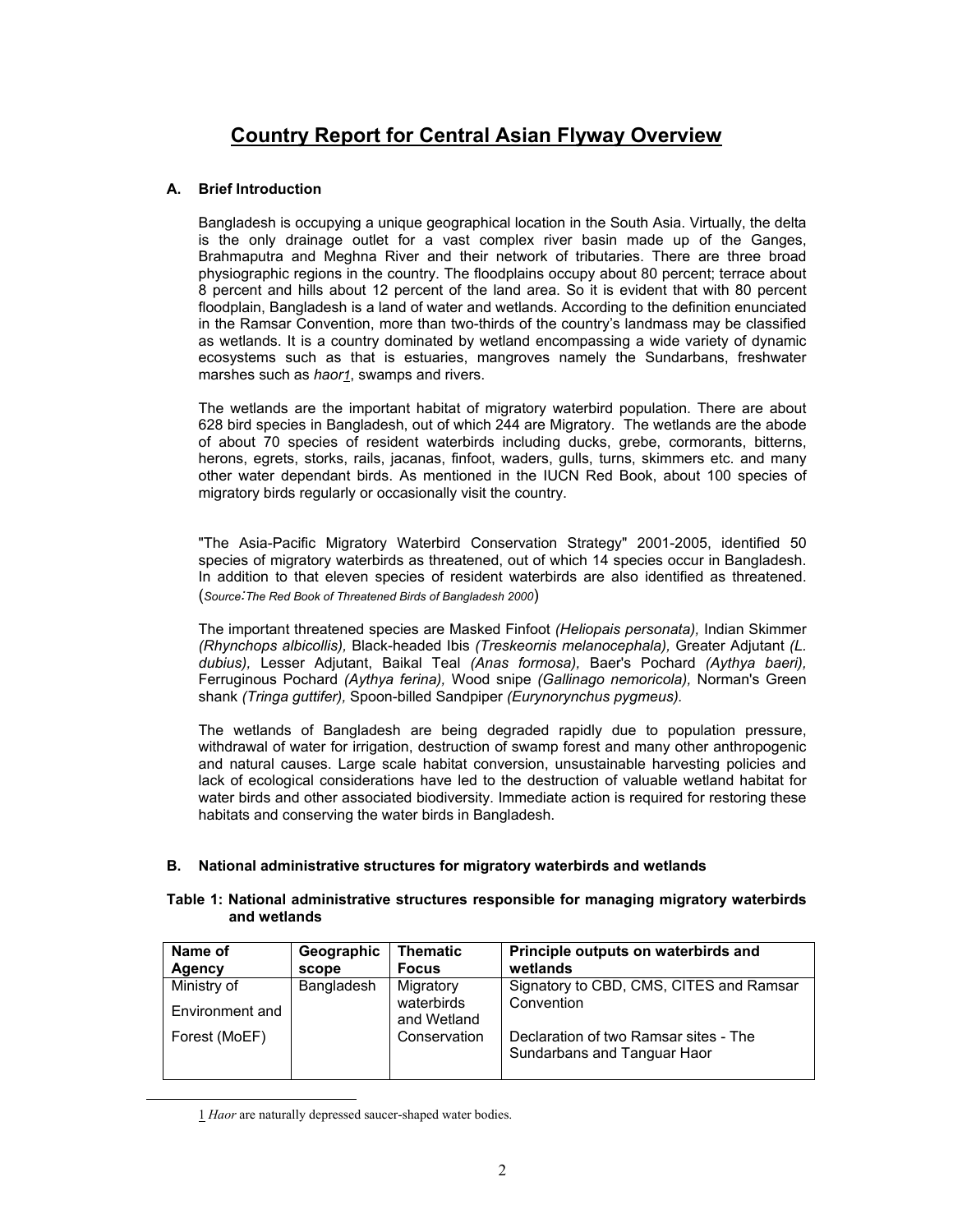|                   |            |                       | Management plan for Tanguar Haor                                                     |
|-------------------|------------|-----------------------|--------------------------------------------------------------------------------------|
|                   |            |                       | developed                                                                            |
|                   |            |                       |                                                                                      |
|                   |            |                       | National Biodiversity Strategy Action Plan                                           |
|                   |            |                       | (NBSAP) developed                                                                    |
|                   |            |                       |                                                                                      |
|                   |            |                       | On-going activities on Conservation of                                               |
|                   |            |                       | Biodiversity, Marine Park Establishment &<br>Eco-tourism Development at St. Martin's |
|                   |            |                       | Island                                                                               |
|                   |            |                       |                                                                                      |
|                   |            |                       | On going activities of Sustainable                                                   |
|                   |            |                       | <b>Environment Management Programme</b>                                              |
|                   |            |                       | (SEMP) for restoration of wetlands                                                   |
| Ministry of Land  | Bangladesh | Land                  | Handover of management of Tanguar haor to                                            |
|                   |            | management            | the Ministry of Environment and Forest                                               |
|                   |            | including<br>wetlands | (MoEF)                                                                               |
|                   |            |                       | Hand over of few other wetlands to                                                   |
|                   |            |                       | Department of Fisheries for conservation as                                          |
|                   |            |                       | fish sanctuary                                                                       |
| Ministry of water | Bangladesh | Integrated            |                                                                                      |
| Resources         |            | Water                 | Establishment of Haor and Wetland                                                    |
|                   |            | Resource              | Development Board                                                                    |
|                   |            | Management            |                                                                                      |

## **C. National policy and legislation relating to migratory waterbirds and wetlands**

#### **Laws:**

- o Wildlife (Preservation) (Amendment) Act, 1974
- o Environment Conservation Act, 1995,
- o Environment Conservation Rules 1997,
- o Forest Act 1927, (Amended in 2000),

# **Policies:**

- o Environment Policy 1992
- o Wetland Policy (Draft), 1998
- o National Water Policy, 1999
- o National Fisheries Policy, 1992
- o Coastal Zone Policy 2004

## **Strategy and Action Plans:**

- o National Conservation Strategy (NCS)
- o National Biodiversity Strategy and Action Plan (NBSAP)
- o National Environment Management Action Plan (NEMAP)
- o Freshwater Fisheries Strategy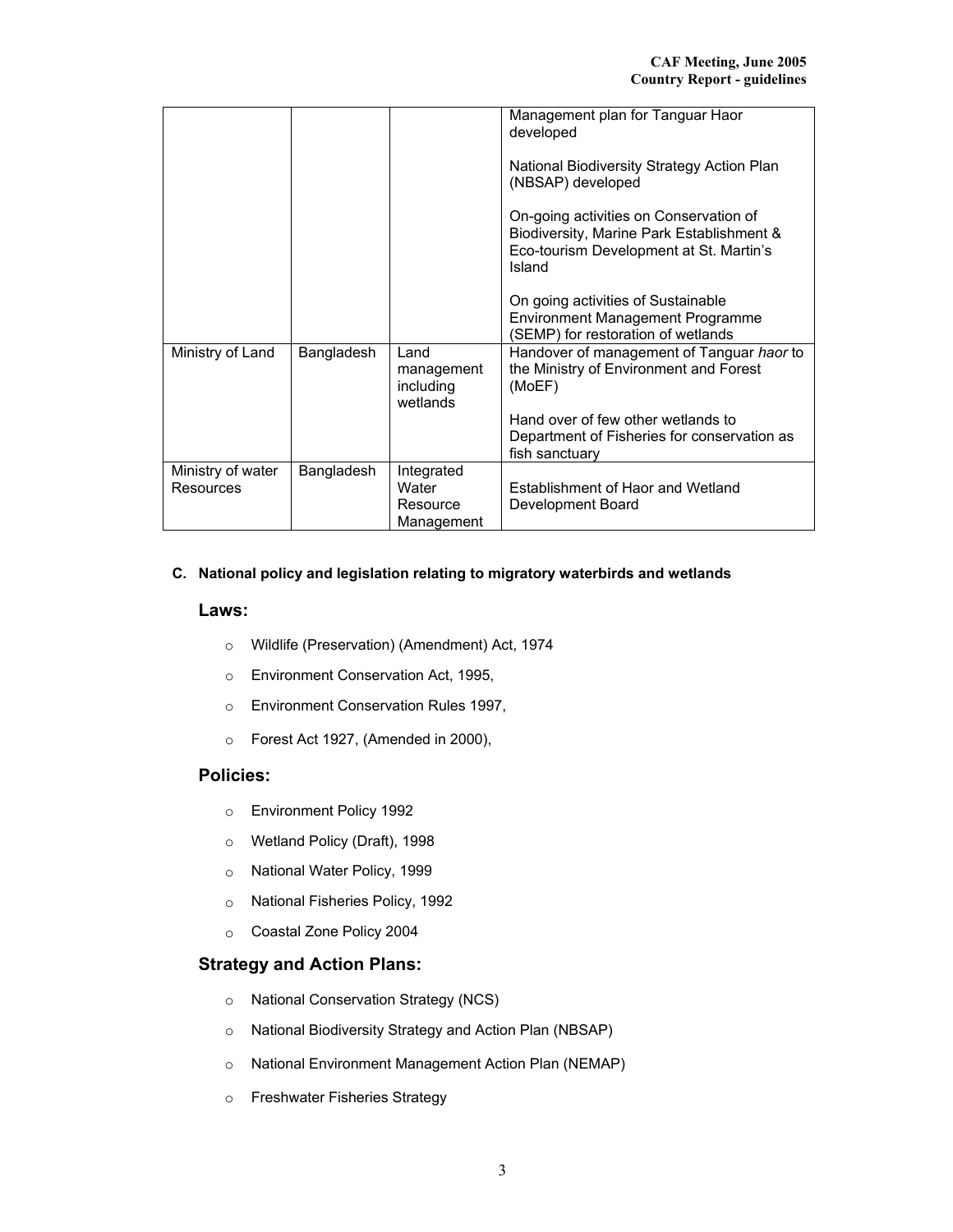- o Coastal Zone Development Strategy (Draft)
- o National Water Management Plan (NWMP)
- o National Adaptation Program of Action (NAPA)
- o Inland Capture Fisheries Strategy 2005
- **D. National government institutions involved in migratory waterbirds and wetlands research/management**

#### **Table 2: National government institutions involved in migratory waterbirds and wetlands research/management**

| <b>Name of Institution</b>                                | Geographic | <b>Focus</b><br>Thematic                                                                                                                                                                    | Principle outputs on waterbirds and                                                                                                                                                                                                                                                                                                                                                                                                                                                                                  |
|-----------------------------------------------------------|------------|---------------------------------------------------------------------------------------------------------------------------------------------------------------------------------------------|----------------------------------------------------------------------------------------------------------------------------------------------------------------------------------------------------------------------------------------------------------------------------------------------------------------------------------------------------------------------------------------------------------------------------------------------------------------------------------------------------------------------|
| (with contact                                             | scope      | or programmes                                                                                                                                                                               | wetlands                                                                                                                                                                                                                                                                                                                                                                                                                                                                                                             |
| details)                                                  |            |                                                                                                                                                                                             |                                                                                                                                                                                                                                                                                                                                                                                                                                                                                                                      |
| Department<br>Forest<br>(FD)<br>Mohakhali, Dhaka          | Bangladesh | Wildlife<br>$\circ$<br>conservation<br>and<br>Management<br>Management of<br>$\circ$<br>Protected<br>Areas including<br><b>Sites</b><br>Ramsar<br>World<br>and<br>sites<br>Heritage<br>etc. | Declaration of Protected Areas:<br>Sundarbans East, West and South<br>$\circ$<br><b>Wildlife Sanctuaries</b><br>Char Kukri-Mukri Wildlife<br>$\circ$<br>Sanctuary<br>Ramsagar National Park<br>$\circ$<br>Kaptai National Park<br>$\circ$<br>Nijhum Dweep National park<br>$\circ$<br>(proposed)<br>Hail Haor Wildlife Sanctuary<br>$\circ$<br>(proposed)<br>Implemented project such as:<br>Sundarban Biodiversity<br>$\circ$<br>Conservation Project (SBCP):<br>Water bird census carried out in<br>Sundarban Area |
| Department<br>of<br>Environment (DoE),<br>Agargaon, Dhaka | Bangladesh | Ecologically<br>$\circ$<br>Critical<br>Area<br>(ECA)<br>declaration and<br>Management                                                                                                       | Declaration of Eight Ecologically Critical<br>Areas:<br>St. Martin's Island<br>$\circ$<br>Sea Front of Cox's Bazar and<br>$\circ$<br>Teknaf<br>Sonadia Island<br>$\circ$<br>Hakaluki Haor<br>$\circ$<br>Gulshan lake<br>$\circ$<br>Strip of 10 km. outside the<br>$\circ$<br>Sundarbans Reserved Forest<br>Marjhat Baor<br>$\circ$<br><b>Tanguar Haor</b><br>$\circ$<br>Projects such as:<br>Coastal<br>and<br>Wetland<br><b>Biodiversity</b><br>Management Project (CWBMP)                                          |
| Department<br>Ωf<br>Fisheries (DoF)                       |            |                                                                                                                                                                                             | Projects such as:<br><b>Community Based Fisheries</b><br>Management (CBFM-2)<br>Management of Aquatic Resources<br>Through Community Husbandry Project<br>(MACH)                                                                                                                                                                                                                                                                                                                                                     |
| and<br>wetland<br>Haor<br>Development Board               | Bangladesh | Management<br>of<br>aquatic resources<br>in wetlands                                                                                                                                        | - An action plan for haor and wetland<br>management is being prepared                                                                                                                                                                                                                                                                                                                                                                                                                                                |
| Water<br>Bangladesh<br>Development Board                  | Bangladesh | Management<br>οf<br>water<br>resources                                                                                                                                                      | - Afforestation on embankments, dams                                                                                                                                                                                                                                                                                                                                                                                                                                                                                 |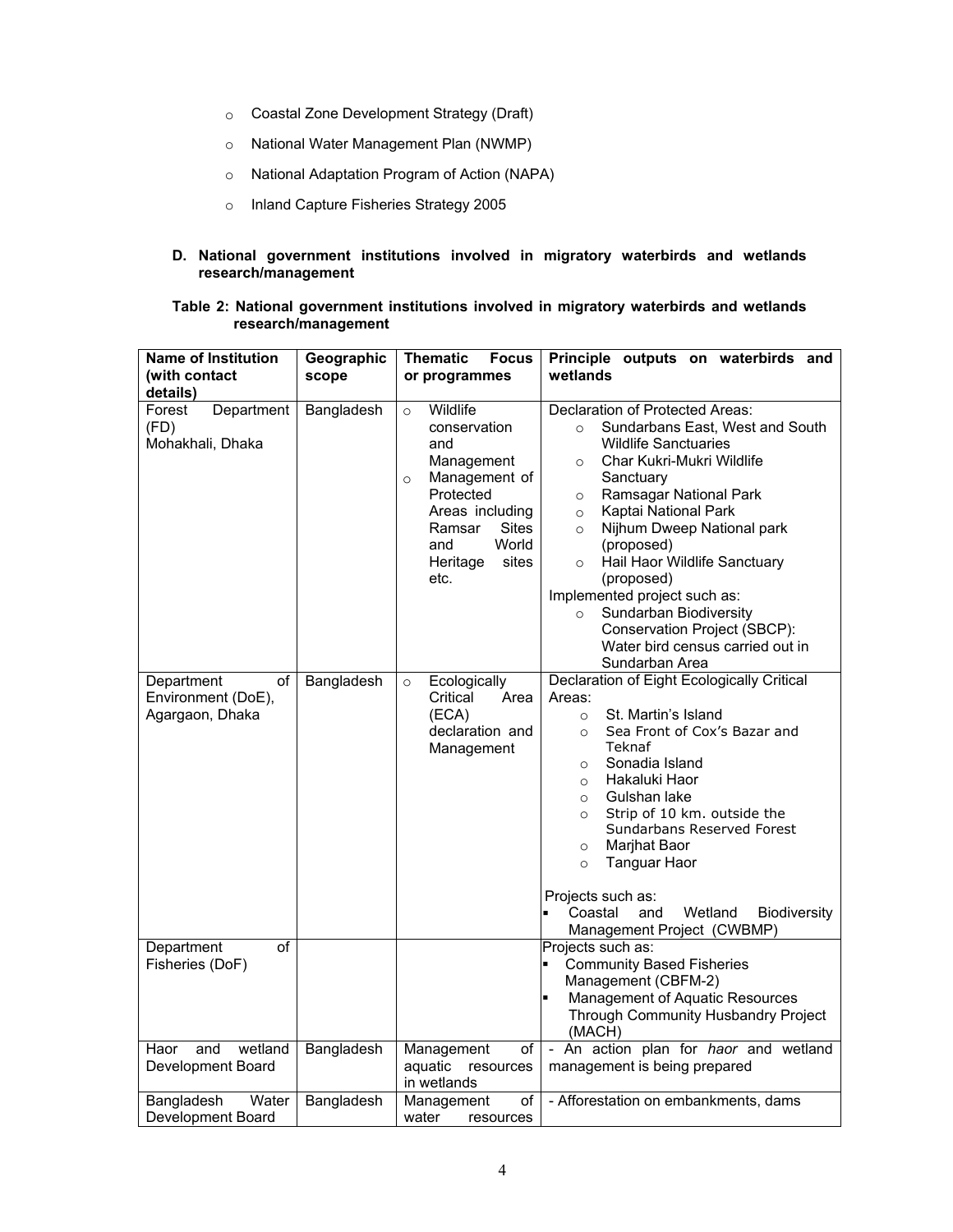|                                                                                                                                                               |            | specially<br>in rivers<br>and channels       |                                                        |
|---------------------------------------------------------------------------------------------------------------------------------------------------------------|------------|----------------------------------------------|--------------------------------------------------------|
| Water<br>Resource<br>Planning<br>Organization<br>(WARPO)                                                                                                      | Bangladesh | Planning for water<br>resource<br>management | Coastal<br>Integrated<br>Zone<br>Management<br>Project |
| of<br>Water<br>Institute<br>Modelling (IWM)<br>House $\#$ 496, Road $\#$<br>New<br>DOHS.<br>32.<br>Dhaka,<br>Mohakhali,<br>Bangladesh                         | Bangladesh | Water<br>modelling<br>and GIS                | - Water modelling for Sundarban                        |
| Center for<br>Environmental &<br>Geographic Informati<br>on Services (CEGIS)<br>House $# 6$ , Road $# 6$<br>23/C.<br>Gulshan-1,<br>Dhaka-1212,<br>Bangladesh, | Bangladesh | <b>GIS</b>                                   | map of no. of important<br>- GIS based<br>wetlands     |

## **E. Main non-government organizations and academic institutions involved in migratory waterbirds and wetlands research/management**

#### **Table 3: Main non-government organizations and academic institutions involved in migratory waterbirds and wetlands research/management**

| Geographic<br>scope | <b>Thematic</b><br><b>Focus</b><br>or programmes        | <b>Principle</b><br>outputs<br>on<br>waterbirds and wetlands                                                                                        |
|---------------------|---------------------------------------------------------|-----------------------------------------------------------------------------------------------------------------------------------------------------|
| Bangladesh          | Policy support<br>regarding Species<br>and wetland      | Wetland resource<br>management, species<br>assessment and                                                                                           |
|                     | conservation; and<br>management of<br>wetland ecosystem | conservation.<br>Awareness raising, Capacity<br>building, ecosystem<br>restoration, Water bird<br>census in selected wetlands<br>and Sundarban etc. |
| Bangladesh          | Management<br>οf                                        | Awareness raising,<br>ecosystem restoration,                                                                                                        |
|                     | Awareness<br>and<br>advocacy                            | biodiversity conservation,<br>wetland resource<br>management etc.                                                                                   |
|                     |                                                         |                                                                                                                                                     |
|                     |                                                         | wetland resources.                                                                                                                                  |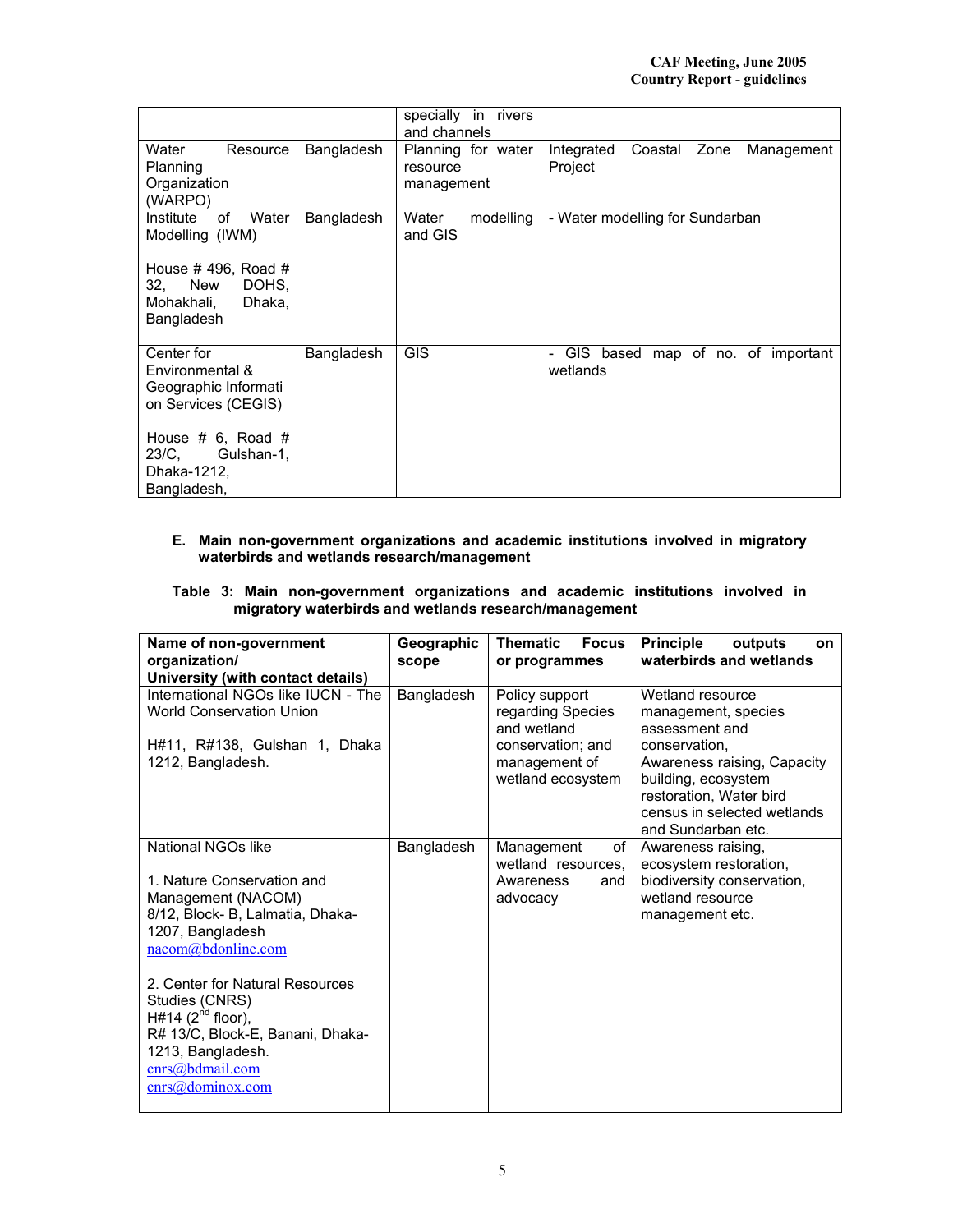| 3. Bangladesh Centre for Advanced<br>Studies (BCAS)<br>House #10, Road #16A, Gulshan 1,<br>Dhaka 1212, Bangladesh<br>info@bcas.net                      |            |                           |                                                             |
|---------------------------------------------------------------------------------------------------------------------------------------------------------|------------|---------------------------|-------------------------------------------------------------|
| 4. Bangladesh POUSH (BP)<br>10/10 Iqbal Road (2nd Floor),<br>Mohammadpur, Dhaka -1207,<br>Bangladesh<br>bup@citechco.net                                |            |                           |                                                             |
| 5. Centre for Coastal Environmental<br>Conservation (CCEC)<br>House #93, Road #2, Sonadanga<br>R/A, Khulna 9000, Bangladesh                             |            |                           |                                                             |
| 6. Bangladesh Environmental<br>Lawyers Association (BELA).<br>House # 15A, Road # 3,<br>Dhanmondi, Dhaka-1205,<br>Bangladesh<br>bela@bangla.net         |            |                           |                                                             |
| 7. Forum of Environmental<br>Journalists of Bangladesh (FEJB)<br>42/1, Kha, Segun Bagicha, Dhaka -<br>1000, Bangladesh<br>fejb@bangla.net               |            |                           |                                                             |
| 8. Center For Sustainable<br>Development (CFSD)<br>House# 50/1, Road # 11/A<br>Dhanmondi<br>mahfuz@bdcom.com                                            |            |                           |                                                             |
| 9. Coastal Area Resource<br>Development and Management<br>Association (CARDMA)<br>159 Gulshan Avenue<br>Dhaka-1212, Bangladesh<br>hmcardma@citechco.net |            |                           |                                                             |
| Societies and clubs as:                                                                                                                                 | Bangladesh | Advocacy<br>and<br>Census | Inputs in different national<br>conservation related issues |
| 1. Wildlife Society of Bangladesh                                                                                                                       |            |                           | and census reports.                                         |
| C/o Department of Zoology, Dhaka<br>University, Dhaka-1000,<br>Bangladesh                                                                               |            |                           |                                                             |
| 2. Zoological Society of<br>Bangladesh                                                                                                                  |            |                           |                                                             |
| C/o Department of Zoology, Dhaka<br>University, Dhaka-1000,<br>Bangladesh                                                                               |            |                           |                                                             |
| 3. Bangladesh Bird Club                                                                                                                                 |            |                           |                                                             |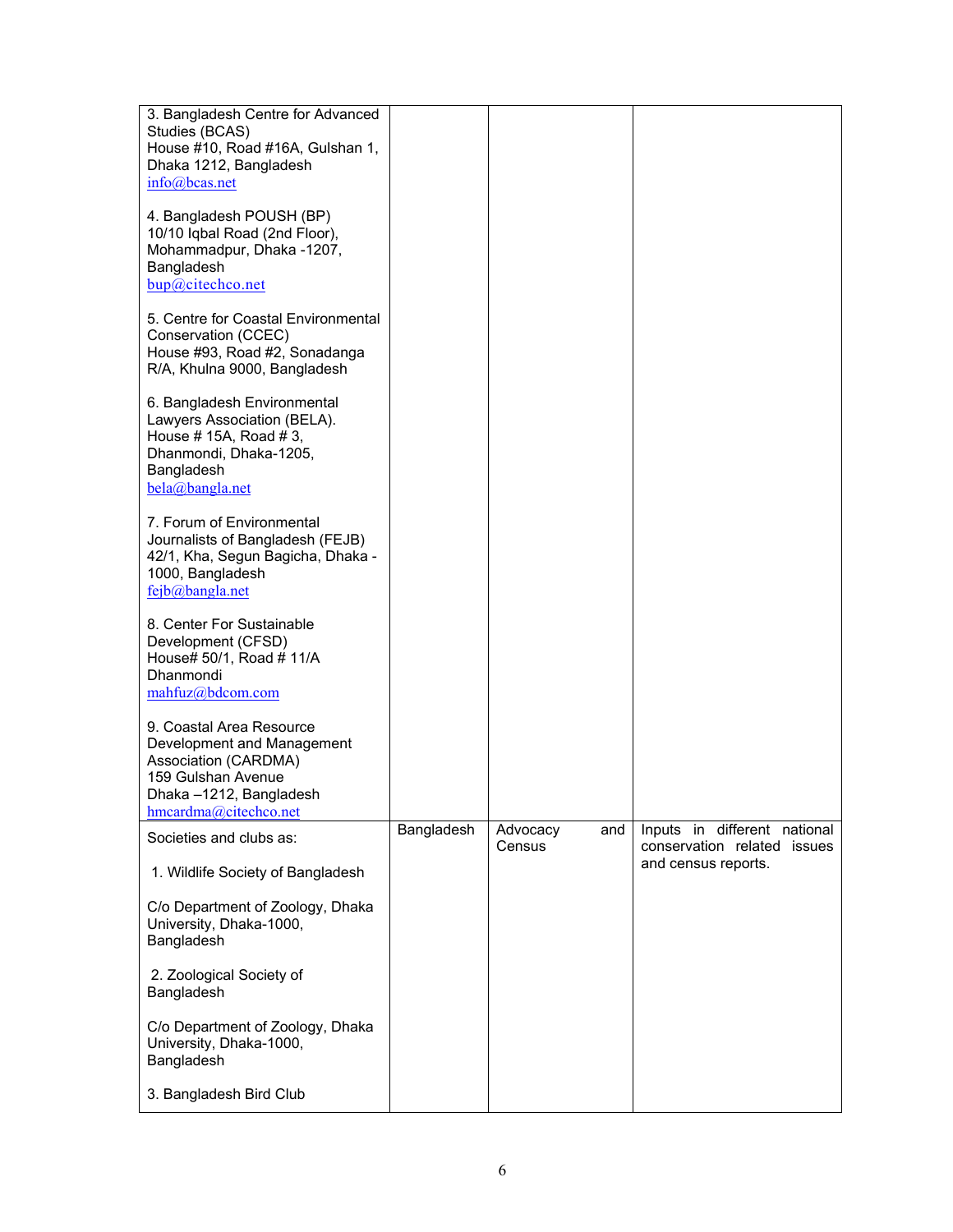| House # 55 B, Street #2 - Banani<br>DOHS, Dhaka 1206, Bangladesh                                                  |            |                                                                                     |                                                                                                                  |
|-------------------------------------------------------------------------------------------------------------------|------------|-------------------------------------------------------------------------------------|------------------------------------------------------------------------------------------------------------------|
| Wildlife Biology Branches of the<br>University of Dhaka, Jahangirnagar<br>University and Chittagong<br>University | Bangladesh | Research<br>and<br>offering<br>degrees<br>like B. Sc., M.S., M.<br>Phil. and Ph. D. | Thesis as well as scientific<br>publications on wildlife that<br>also include water birds and<br>their habitats. |
| Association as:<br>1. Bangaldesh Scouts                                                                           | Bangladesh | Awareness building                                                                  | Rallies, meetings,<br>discussions and jamboree                                                                   |
| <b>National Headquarters</b>                                                                                      |            |                                                                                     |                                                                                                                  |
| 70/1 Purana Paltan Line                                                                                           |            |                                                                                     |                                                                                                                  |
| Inner Circular Road                                                                                               |            |                                                                                     |                                                                                                                  |
| Scout Bhaban, Kakrail,                                                                                            |            |                                                                                     |                                                                                                                  |
| Dhaka -1000, Bangladesh                                                                                           |            |                                                                                     |                                                                                                                  |

#### **F. International Instruments**

## **Table 4: Main International Instruments (Treaties/Agreements) that are relevant to the migratory waterbirds and wetlands of the country**

| Instruments - formal                                                                                                                        | Geographic<br>scope | <b>Thematic Focus</b>                                                                                    | <b>Implementing Strategy or</b><br><b>Action Plan</b>                                 |
|---------------------------------------------------------------------------------------------------------------------------------------------|---------------------|----------------------------------------------------------------------------------------------------------|---------------------------------------------------------------------------------------|
| Convention on Biological Diversity<br>(CBD), signed in 1992 and ratified in<br>1994                                                         | Bangladesh          | <b>Biodiversity</b>                                                                                      | NBSAP has been developed                                                              |
| Convention on Migratory Species<br>(CMS), Ratified in 2005                                                                                  | Bangladesh          | Migratory<br>higher<br>vertebrate<br>species such as<br>marine<br>turtles.<br>migratory<br>birds<br>etc. | Signing MoU for Indian Ocean/<br>South Asian Marine Turtle                            |
| The Convention on International<br>Trade in Endangered Species of Wild<br>Fauna and Flora (CITES), accessed<br>in 1981 and ratified in 1982 | Bangladesh          | Endangered<br>species of Fauna<br>and Flora                                                              |                                                                                       |
| Ramsar Convention, ratified in 1992                                                                                                         | Bangladesh          | Wetland<br>resources                                                                                     | Tanguar Haor Management plan<br>Working plan for Sundarbans<br>East and West Division |

## **G. International Programs and Activities**

No large scale or national level programmes yet but a few self funded individual census or study.

#### **Table 5: International activities involving the countries migratory waterbirds (initiated in or since 2000, earlier programmes may also be included)**

| <b>Activity</b>                                                                                     | <b>Waterbird Group</b> | <b>International partners</b>                                                     | <b>Principle outputs</b>                       |
|-----------------------------------------------------------------------------------------------------|------------------------|-----------------------------------------------------------------------------------|------------------------------------------------|
| Waterbird<br>Annual<br>census in Haor and<br>Coastal areas by<br>Bangladesh Bird<br>Club since 1993 | All waterbird groups   | As a part of Wetlands<br>International's<br>Asian<br>Waterfowl<br>census<br>(AWC) | Wetlands<br>International<br>use<br>these data |
| Waterbird census<br>NACOM 1985<br>bv<br>onward                                                      | All waterbird groups   | Wetland Bureau<br>Asian<br>(AWB)                                                  | Census reports                                 |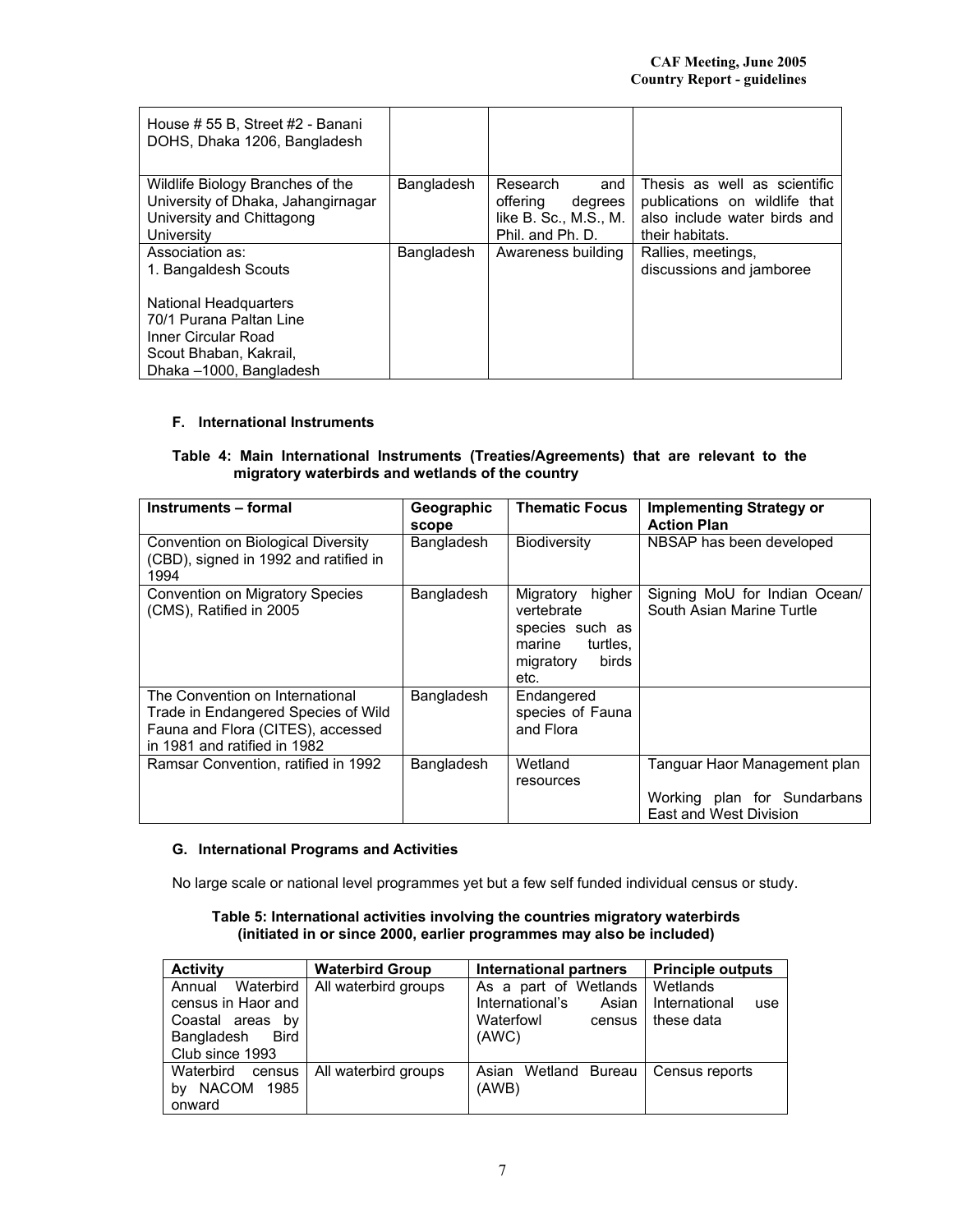# **H. List of Regular Breeding and Migratory Waterbirds**

# **Table 6: Migratory waterbirds of Bangladesh**

| SI.<br>No. | Order         | Family       | <b>Scientific Name</b>         | <b>English Name</b>  | <b>Local Name</b>      | <b>Status</b>   |
|------------|---------------|--------------|--------------------------------|----------------------|------------------------|-----------------|
| 1.         | Anseriformes  | Anatidae     | Anas acuta                     | Northern Pintail     | Lenja Hans             | Regular visitor |
| 2.         |               |              | Anas clypeata                  | Northern Shoveller   | Pantamukhi             | Regular visitor |
| 3.         |               |              | Anas crecca                    | Common Teal          | Patari Hans            | Regular visitor |
| 4.         |               |              | Anas falcata                   | <b>Falcated Teal</b> | Shikhajukto Hans       | Regular visitor |
| 5.         |               |              | Anas formosa                   | <b>Baikal Teal</b>   | <b>Boikal Hans</b>     | Rare visitor    |
| 6.         |               |              | Anas penelope                  | Eurasian Wigeon      | Lalshir                | Regular visitor |
| 7.         |               |              | Anas platyrhynchos             | Mallard              | Nilshir                | Regular visitor |
| 8.         |               |              | Anas querquedula               | Garganey             | Giria Hans             | Regular visitor |
| 9.         |               |              | Anas strepera                  | Gadwall              | --                     | Regular visitor |
| 10.        |               |              | Anser anser                    | Greylag Goose        | Dhushar Rajhans        | Regular visitor |
| 11.        |               |              | Anser fabalis                  | Bean Goose           |                        | Rare visitor    |
| 12.        |               |              | Anser indicus                  | Bar-headed Goose     | Rajhans                | Regular visitor |
| 13.        |               |              | Aythya baeri                   | Baer's Pochard       | Baro Bhuti Hans        | Regular visitor |
| 14.        |               |              | Aythya ferina                  | Common Pochard       | Kalo Hans              | Regular visitor |
| 15.        |               |              | Aythya fuligula                | <b>Tufted Duck</b>   | Bamunia Hans           | Regular visitor |
| 16.        |               |              | Aythya marila                  | Greater Scaup        | --                     | Rare visitor    |
| 17.        |               |              | Aythya nyroca                  | Ferruginous Pochard  | <b>Bhuti Hans</b>      | Regular visitor |
| 18.        |               |              | Marmaronetta<br>angustirostris | <b>Marbled Duck</b>  | Chiti Hans             | Rare visitor    |
| 19.        |               |              | Rhodonessa rufina              | Red-crested Pochard  | Rangamuri              | Regular visitor |
| 20.        |               |              | Tadorna ferruginea             | Ruddy Shelduck       | Chokhachokhi/          | Regular visitor |
|            |               |              |                                |                      | Chokha                 |                 |
| 21.        |               |              | Tadorna tadorna                | Common Shelduck      | Shah<br>Choha/Sachka   | Regular visitor |
| 22.        | Gruiformes    | Gruidae      | Grus virgo                     | Demoiselle Crane     |                        | Rare visitor    |
| 23.        |               | Rallidae     | Fulica atra                    | Common Coot          | Kaalo Koot             | Regular visitor |
| 24.        |               |              | Porzana porzana                | Spotted Crake        | Chitra Crake           | Regular visitor |
| 25.        |               |              | Porzana pusilla                | Baillon's Crake      | --                     | Regular visitor |
| 26.        |               |              | Rallus aquaticus               | Water Rail           | Jalchari Rail          | Regular visitor |
| 27.        | Ciconiiformes | Scolopacidae | Actitis hypoleucos             | Common Sandpiper     |                        | Regular visitor |
| 28.        |               |              | Arenaria interpres             | Ruddy Turnstone      | Patharghurani<br>Batan | Regular visitor |
| 29.        |               |              | Calidris alba                  | Sanderling           |                        | Regular visitor |
| 30.        |               |              | Calidris alpina                | Dunlin               | --                     | Rare visitor    |
| 31.        |               |              | Calidris canutus               | Knot                 |                        | Regular visitor |
| 32.        |               |              | Calidris minuta                | Little Stint         |                        | Regular visitor |
| 33.        |               |              | Calidris ruficollis            | Red-necked Stint     | --                     | Regular visitor |
| 34.        |               |              | Calidris subminuta             | Long-toed Stint      | --                     | Rare visitor    |
| 35.        |               |              | Calidris temminckii            | Temminck's Stint     | --                     | Regular visitor |
| 36.        |               |              | Calidris tenuirostris          | Great Knot           | --                     | Regular visitor |
| 37.        |               |              | Calidris ferruginea            | Curlew Sandpiper     | --                     | Regular visitor |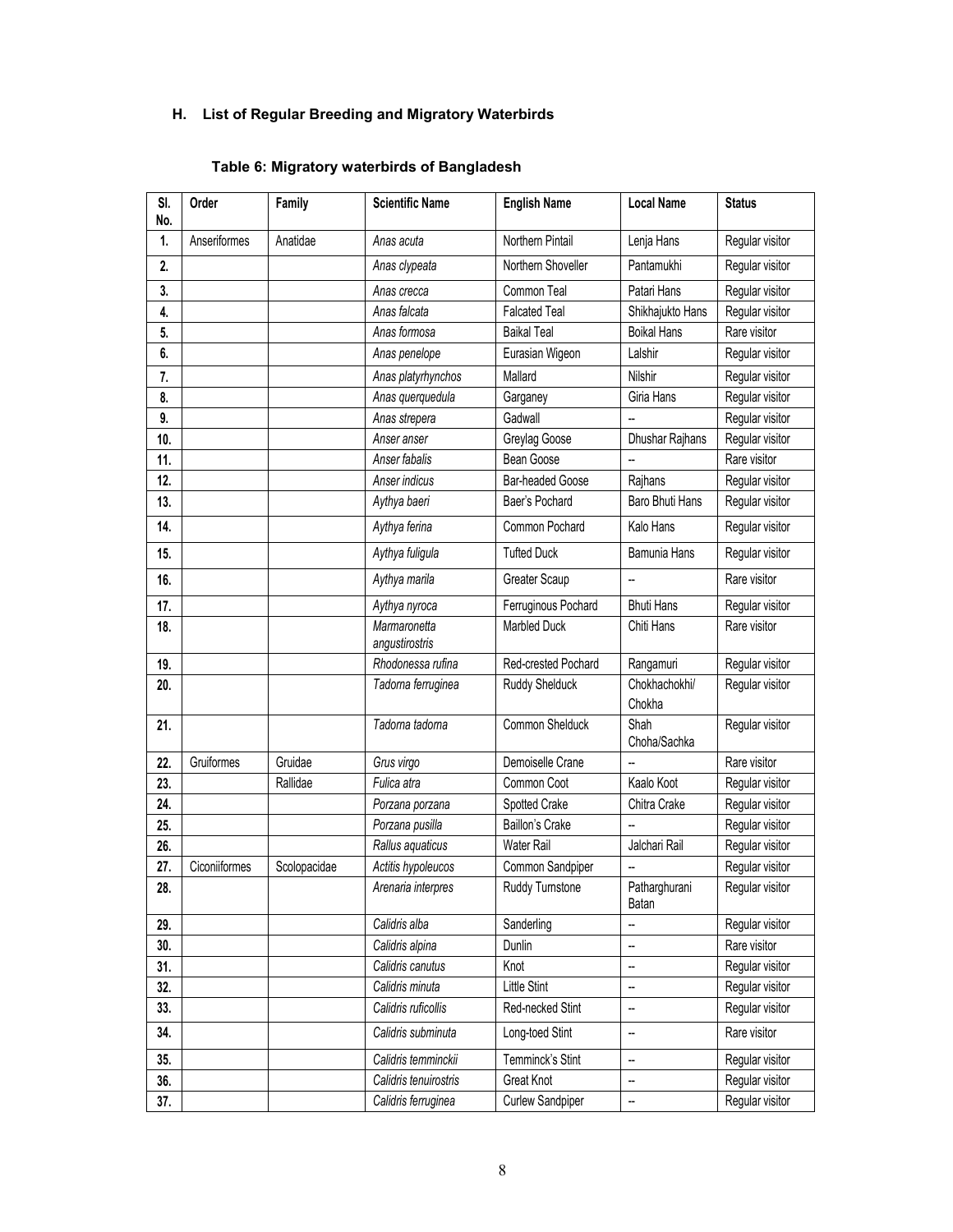| SI.<br>No. | Order | Family       | <b>Scientific Name</b>              | <b>English Name</b>                 | <b>Local Name</b>     | <b>Status</b>   |
|------------|-------|--------------|-------------------------------------|-------------------------------------|-----------------------|-----------------|
| 38.        |       |              | Calidris pygmeus                    | Spoon-billed Sandpiper              | --                    | Regular visitor |
| 39.        |       |              | Gallinago gallinago                 | <b>Fantail Snipe</b>                | Kada-<br>khocha/Chaga | Regular visitor |
| 40.        |       |              | Gallinago nemoricola                | Wood Snipe                          | Ban Chaha             | Regular visitor |
| 41.        |       |              | Gallinago solitaria                 | Solitary Snipe                      | Ban Chaha             | Regular visitor |
| 42.        |       |              | Gallinago stenura                   | Pintail Snipe                       | Kada-<br>khocha/Chaga | Regular visitor |
| 43.        |       |              | Limicola falcinellus                | <b>Broad-billed Sandpiper</b>       | --                    | Regular visitor |
| 44.        |       |              | Limnocryptes minimus                | Jack Snipe                          | Choto Chaga           | Regular visitor |
| 45.        |       |              | Limnodromus<br>semipalmatus         | Snipe-billed Godwit                 | --                    | Rare visitor    |
| 46.        |       |              | Limosa lapponica                    | <b>Bar-tailed Godwit</b>            | --                    | Regular visitor |
| 47.        |       |              | Limosa limosa                       | <b>Black-tailed Godwit</b>          | Jurali                | Regular visitor |
| 48.        |       |              | Numenius arquata                    | Eurasian Curlew                     | Baro Gulinda          | Regular visitor |
| 49.        |       |              | <b>Numenius</b><br>madagascariensis | Eastern Curlew                      | --                    | Regular visitor |
| 50.        |       |              | Numenius phaeopus                   | Whimbrel                            | Choto Gulinda         | Regular visitor |
| 51.        |       |              | Philomachus pugnax                  | Ruff                                | --                    | Regular visitor |
| 52.        |       |              | Scolopax rusticola                  | Eurasian Woodcock                   | --                    | Rare visitor    |
| 53.        |       |              | Tringa erythropus                   | Spotted Redshank                    | --                    | Rare visitor    |
| 54.        |       |              | Tringa glareola                     | Wood Sandpiper                      | --                    | Regular visitor |
| 55.        |       |              | Tringa guttifer                     | Normann's Greenshank                | --                    | Regular visitor |
| 56.        |       |              | Tringa nebularia                    | Greenshank                          | --                    | Regular visitor |
| 57.        |       |              | Tringa ochropus                     | Green Sandpiper                     | --                    | Regular visitor |
| 58.        |       |              | Tringa stagnatilis                  | Marsh Sandpiper                     | Jalar Cha-pakhi       | Regular visitor |
| 59.        |       |              | Tringa totanus                      | Common Redshank                     | Lal-pa Pi-oo          | Regular visitor |
| 60.        |       |              | Xenus cinereus                      | Avocet-sandpiper                    |                       | Regular visitor |
| 61.        |       | Charadriidae | Haematopus ostralegus               | Eurasian Oystercatcher              | Shuktibhuji Batan     | Rare visitor    |
| 62.        |       |              | Recurvirostra avosetta              | Pied Avocet                         | Dhenga                | Regular visitor |
| 63.        |       | Glareolidae  | Charadrius alexandrinus             | Kentish Plover                      | Jiria                 | Regular visitor |
| 64.        |       |              | Charadrius dubius                   | Little Ringed Plover                | Choto Jiria           | Regular visitor |
| 65.        |       |              | Charadrius hiaticula                | Common Ringed Plover                |                       | Regular visitor |
| 66.        |       |              | Charadrius leschenaultii            | Greater Sand Plover                 | --                    | Regular visitor |
| 67.        |       |              | Charadrius mongolus                 | Lesser Sand Plover                  | --                    | Regular visitor |
| 68.        |       |              | Charadrius placidus                 | Long-billed<br>Ringed<br>Plover     | --                    | Regular visitor |
| 69.        |       |              | Dromas ardeola                      | Crab Plover                         | --                    | Rare visitor    |
| 70.        |       |              | Pluvialis dominicus                 | Pacific Golden Plover               | Batan                 | Regular visitor |
| 71.        |       |              | Pluvialis squatarola                | <b>Grey Plover</b>                  | ÷,                    | Regular visitor |
| 72.        |       |              | Vanellus cinereus                   | Grey-headed Lapwing                 | Dhushor Ti-ti         | Regular visitor |
| 73.        |       |              | Vanellus gregarius                  | Sociable Lapwing                    | Hot-ti-ti             | Regular visitor |
| 74.        |       |              | Vanellus leucurus                   | White-tailed Lapwing                | Sadaleji Titriva      | Rare visitor    |
| 75.        |       |              | Vanellus vanellus                   | Northern Lapwing                    | --                    | Rare visitor    |
| 76.        |       | Laridae      | Anous tenuirostris                  | Lesser Noddy /<br>Whitecapped Noddy |                       | Rare visitor    |
| 77.        |       |              | Chlidonias hybridus                 | Whiskered Tern                      | Gangchil              | Regular visitor |
| 78.        |       |              | Chlidonias leucopterus              | White-winged Tern                   | --                    | Rare visitor    |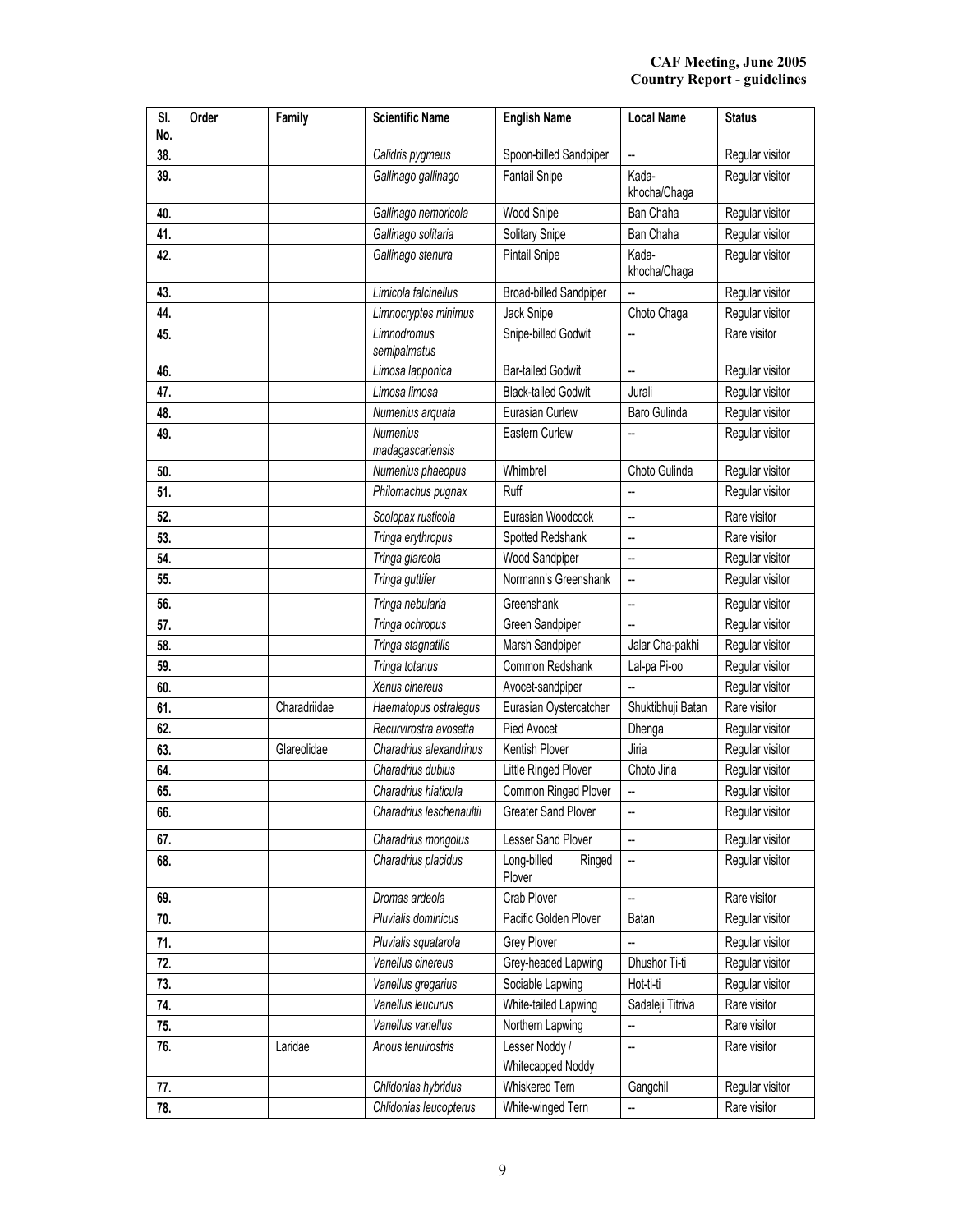| SI. | Order | Family           | <b>Scientific Name</b>   | <b>English Name</b>        | <b>Local Name</b>     | <b>Status</b>   |
|-----|-------|------------------|--------------------------|----------------------------|-----------------------|-----------------|
| No. |       |                  |                          |                            |                       |                 |
| 79. |       |                  | Larus argentatus         | Herring Gull               | Jal Kabutor           | Rare visitor    |
| 80. |       |                  | Larus brunnicephalus     | Brown-headed Gull          | Gonga Koitor          | Regular visitor |
| 81. |       |                  | Larus ichthyaetus        | Pallas's Gull              | Bara Jal Kabutor      | Regular visitor |
| 82. |       |                  | Larus ridibundus         | <b>Black-headed Gull</b>   | Gonga Koitar          | Regular visitor |
| 83. |       |                  | Stercorarius parasiticus | Parasitic Skua             | Jaladoshshyu<br>Pakhi | Rare visitor    |
| 84. |       |                  | Sterna caspia            | Caspian Tern               | --                    | Rare visitor    |
| 85. |       |                  | Sterna fuscata           | Sooty Tern                 | --                    | Rare visitor    |
| 86. |       |                  | Sterna hirundo           | Common Tern                | Gangchil              | Regular visitor |
| 87. |       |                  | Sterna sumatrana         | Black-naped Tern           | --                    | Rare visitor    |
| 88. |       | Podicipedidae    | Podiceps cristatus       | <b>Great Crested Grebe</b> | Khopa Duburi          | Regular visitor |
| 89. |       | Phaethontidae    | Pelecanus philippensis   | Spot-billed Pelican        | Gogonber              | Rare visitor    |
| 90. |       |                  | Phaethon rubricauda      | Red-tailed Tropic Bird     |                       | Rare visitor    |
| 91. |       | Sulidae          | Sula sula                | Red-footed Booby           | --                    | Rare visitor    |
| 92. |       | Ardeidae         | Ardea goliath            | Goliath Heron              | Mohakoi/Bok           | Rare visitor    |
| 93. |       |                  | Botaurus stellaris       | <b>Great Bittern</b>       | --                    | Rare visitor    |
| 94. |       | Phoenicopteridae | Phoenicopterus ruber     | Greater Flamingo           | Kanthuti/             | Rare visitor    |
|     |       |                  |                          |                            | Kanmunthi             |                 |
| 95. |       | Pelecanidae      | Pelecanus onocrotalus    | Great White Pelican        | Gogonber              | Rare visitor    |
| 96. |       | Ciconiidae       | Ciconia ciconia          | <b>White Stork</b>         | Sada Manikjor         | Regular visitor |

*Source:The Red Book of Threatened Birds of Bangladesh 2000* 

# **Table 7: Resident Waterbirds of Bangladesh**

| SI.<br>No. | Order         | Family         | <b>Scientific Name</b>   | <b>English Name</b>       | <b>Local Name</b>    |
|------------|---------------|----------------|--------------------------|---------------------------|----------------------|
|            |               |                |                          |                           |                      |
| 1.         | Anseriformes  | Dendrocygnidae | Cairina scutulata        | White-winged Duck         | <b>Bhadi Hans</b>    |
| 2.         |               |                | Dendrocygna bicolor      | Fulvous Whistling-duck    | Baro Shorali         |
| 3.         |               |                | Dendrocygna javanica     | Lesser Whistling-duck     | Sharali/ Gecho-Hans  |
| 4.         |               | Anatidae       | Anas poecilorhyncha      | Spot-billed Duck          | Pati Hans            |
| 5.         |               |                | Nettapus coromandelianus | Cotton Pygmy-goose        | Bali Hans/ Bele Hans |
| 6.         |               |                | Sarkidiornis melanotos   | Comb Duck                 | <b>Buncha Hans</b>   |
| 7.         |               | Gruidae        | Grus antigone            | Sarus Crane               | Sarash Pakhi         |
| 8.         |               | Heliornithidae | Heliopais personata      | <b>Masked Finfoot</b>     | Goila Hansh          |
| 9.         |               | Rallidae       | Amaurornis akool         | <b>Brown Crake</b>        | Pingol Crake         |
| 10.        |               |                | Amaurornis phoenicurus   | White-breasted Waterhen   | Dahuk                |
| 11.        |               |                | Gallicrex cinerea        | Watercock                 | Kura                 |
| 12.        |               |                | Gallinula chloropus      | Common Moorhen            | Jol Moorgi           |
| 13.        |               |                | Gallirallus striatus     | Slaty-breasted Rail       | -−                   |
| 14.        |               |                | Porphyrio porphyrio      | Purple Swamphen           | Kalim/ Kaim          |
| 15.        |               |                | Porzana bicolor          | <b>Black-tailed Crake</b> | Dora Crake           |
| 16.        |               |                | Porzana fusca            | Ruddy-breasted Crake      | Ranga Crake          |
| 17.        | Ciconiiformes | Rostratulidae  | Rostratula bengalensis   | Greater Painted-snipe     | Rongila Chaga        |
| 18.        |               | Jacanidae      | Hydrophasianus chirurgus | Pheasant-tailed Jacana    | Jol Moyur/ Neo       |
| 19.        |               |                | Metopidius indicus       | Bronze-winged Jacana      | Jolpipi/ Pipi        |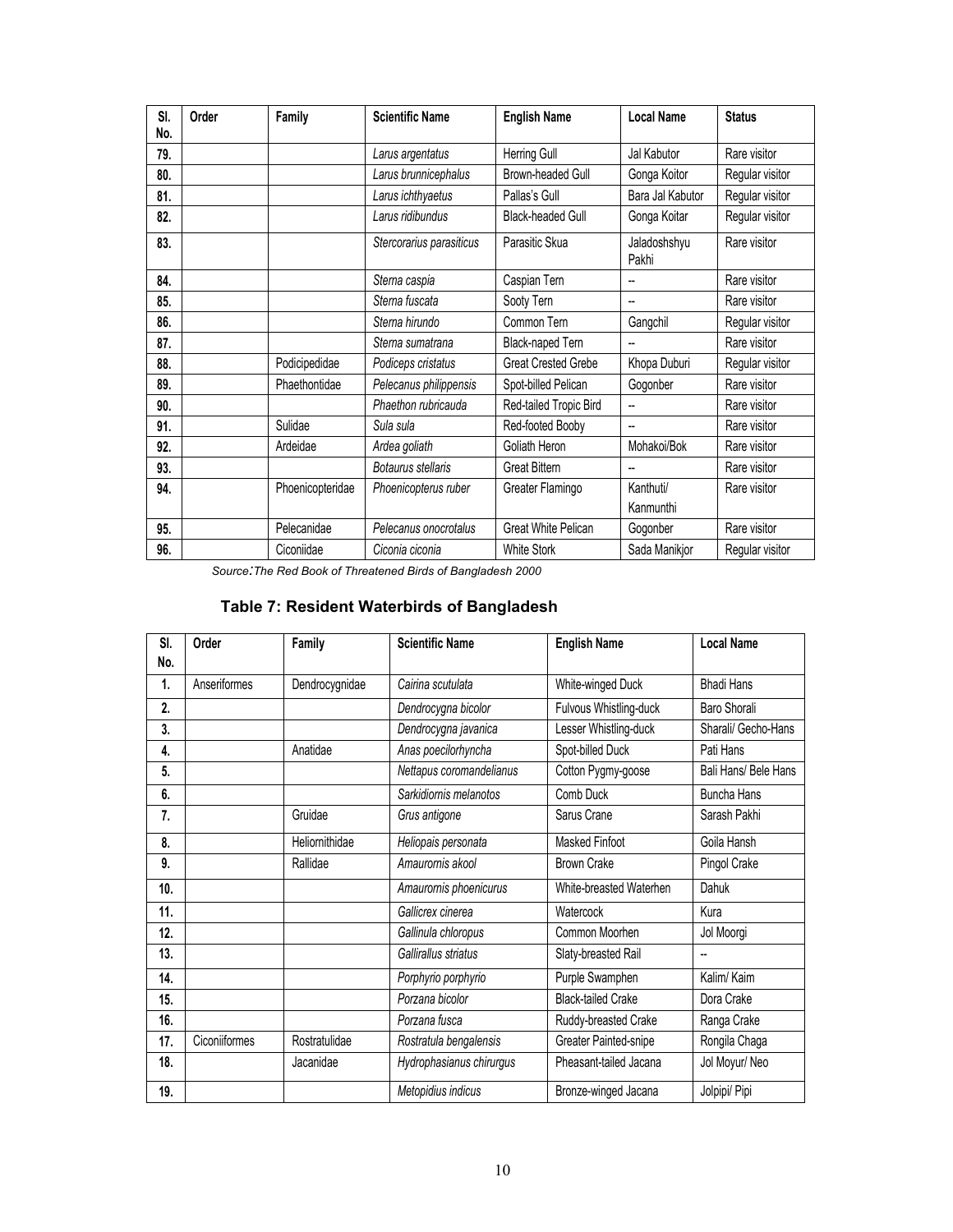| SI.<br>No. | Order | Family            | <b>Scientific Name</b>               | <b>English Name</b>        | <b>Local Name</b>                  |
|------------|-------|-------------------|--------------------------------------|----------------------------|------------------------------------|
| 20.        |       | <b>Burhinidae</b> | <b>Burhinus oedicnemus</b>           | Eurasian Thick-knee        | Khorma                             |
| 21.        |       |                   | Esacus recurvirostris                | Great Thick-knee           |                                    |
| 22.        |       | Charadriidae      | Himantopus himantopus                | <b>Black-winged Stilt</b>  | Lal-pa Dhenga                      |
| 23.        |       |                   | Vanellus duvaucelii                  | River Lapwing              | Hot-titi                           |
| 24.        |       |                   | Vanellus indicus                     | Red-wattled Lapwing        | Lal-lotika Hot-ti-ti               |
| 25.        |       |                   | Vanellus malabaricus                 | Yellow-wattled Lapwing     | Hot-ti-ti                          |
| 26.        |       | Glareolidae       | Glareola lactea                      | Small Pratincole           | Babui Batan                        |
| 27.        |       |                   | Glareola pratincola                  | <b>Collared Pratincole</b> | Babui Batan                        |
| 28.        |       | Laridae           | Gelochelidon nilotica                | Gull-billed Tern           | Gangchil                           |
| 29.        |       |                   | Rynchops albicollis                  | Indian Skimmer             | Panikata/ Jolkhor                  |
| 30.        |       |                   | Sterna acuticauda                    | <b>Black-bellied Tern</b>  | Gangchil                           |
| 31.        |       |                   | Sterna albifrons                     | Little Tern                | Khudey Gangchil                    |
| 32.        |       |                   | Sterna aurantia                      | <b>River Tern</b>          | Maach Khaikka                      |
| 33.        |       |                   | Sterna bengalensis                   | Lesser Crested Tern        | −−                                 |
| 34.        |       |                   | Sterna bergii                        | <b>Great Crested Tern</b>  | L.                                 |
| 35.        |       | Podicipedidae     | Tachybaptus ruficollis               | Little Grebe               | Duburi/ Dubalu                     |
| 36.        |       | Anhingidae        | Anhinga melanogaster                 | Darter                     | Goyer/ Shap-pakhi                  |
| 37.        |       | Phalacrocoracidae | Phalacrocorax<br>carbo<br>(Linnaeus) | <b>Great Cormorant</b>     | Paan-kowri/ Jol-Kak                |
| 38.        |       |                   | Phalacrocorax fuscicollis            | <b>Indian Cormorant</b>    | Paan-kowri                         |
| 39.        |       |                   | Phalacrocorax niger                  | Little Cormorant           | Paan-kowri                         |
| 40.        |       | Ardeidae          | Ardea cinerea                        | Grey Heron                 | Dhushor Bok                        |
| 41.        |       |                   | Ardea insignis                       | White-bellied Heron        | Sada Konka                         |
| 42.        |       |                   | Ardea purpurea                       | Purple Heron               | Beguni Bok                         |
| 43.        |       |                   | Ardeola bacchus                      | Chinese Pond Heron         | Cheena Bok                         |
| 44.        |       |                   | Ardeola grayii                       | Indian Pond Heron          | Kani Bok/ Kana Bok/<br>Korchey Bok |
| 45.        |       |                   | <b>Bubulcus ibis</b>                 | Cattle Egret               | Go-bok                             |
| 46.        |       |                   | <b>Butorides striatus</b>            | Little Heron               | Sabuj Bok                          |
| 47.        |       |                   | Casmerodius albus                    | <b>Great Egret</b>         | Jathua/ Sada Bok                   |
| 48.        |       |                   | Dupetor flavicollis                  | <b>Black Bittern</b>       | Kalo Bok                           |
| 49.        |       |                   | Egretta garzetta                     | Little Egret               | Choto Bok                          |
| 50.        |       |                   | Egretta sacra                        | Pacific Reef Egret         |                                    |
| 51.        |       |                   | Gorsachius melanolophus              | Malayan Night Heron        | Bagha Bok                          |
| 52.        |       |                   | Ixobrychus cinnamomeus               | Cinnamon Bittern           | Lal Bok                            |
| 53.        |       |                   | Ixobrychus minutus                   | Little Bittern             | Khudey Bok                         |
| 54.        |       |                   | Ixobrychus sinensis                  | Yellow Bittern             | Holdey<br>Bok/ Kath<br>Bok         |
| 55.        |       |                   | Mesophoyx intermedia                 | Intermediate Egret         | Maijhla Bok/<br>Korche Bok         |
| 56.        |       |                   | Nycticorax nycticorax                | Black-crowned Night Heron  | Waak/ Nishi Bok                    |
| 57.        |       | Threskiornithidae | Platalea leucorodia                  | Eurasian Spoonbill         | Kodali Bok/<br>Khunte Bok          |
| 58.        |       |                   | Plegadis falcinellus                 | Glossy Ibis                | Duchora                            |
|            |       |                   |                                      |                            |                                    |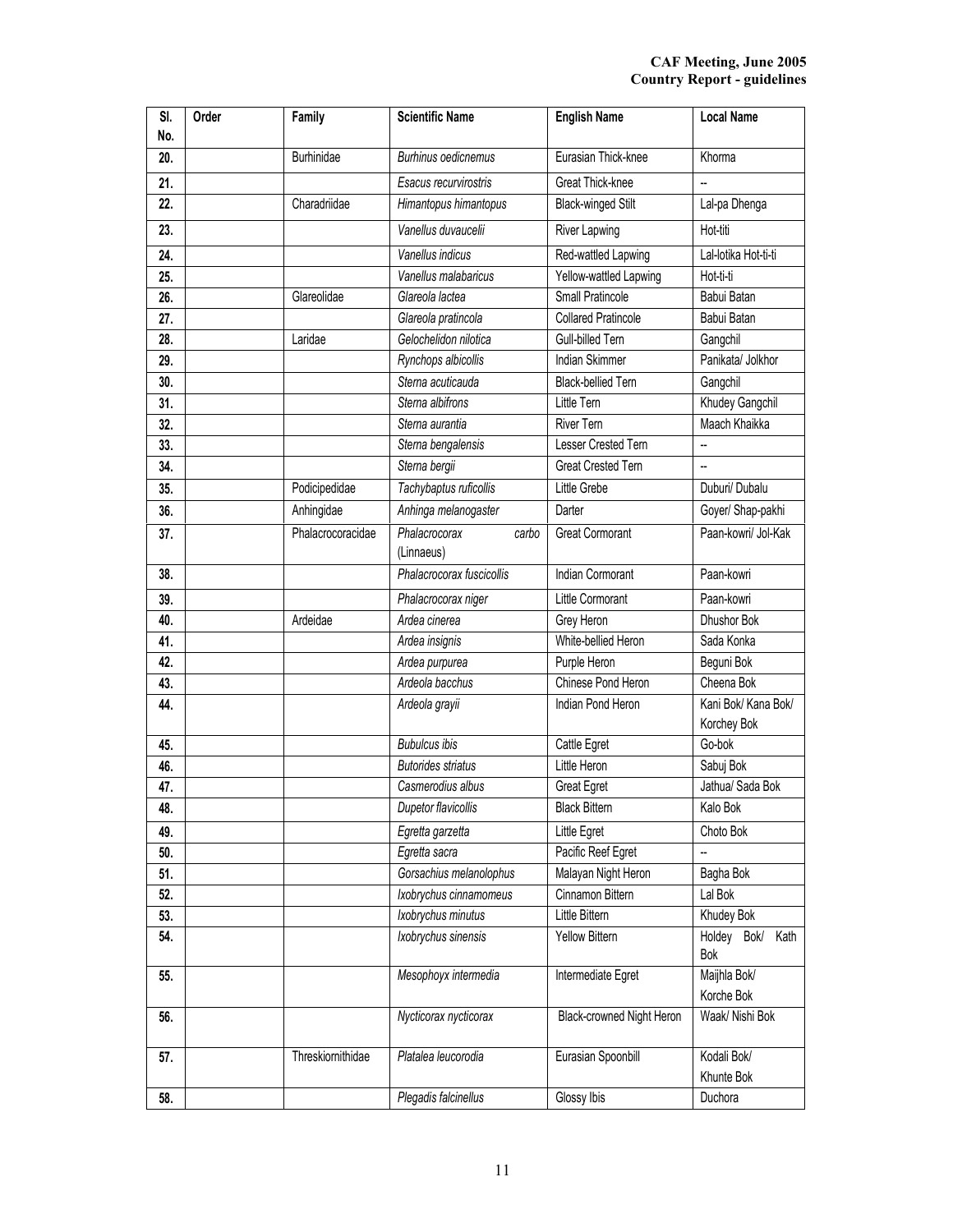| SI. | Order | Family     | <b>Scientific Name</b>      | <b>English Name</b>       | <b>Local Name</b>            |
|-----|-------|------------|-----------------------------|---------------------------|------------------------------|
| No. |       |            |                             |                           |                              |
| 59. |       |            | Pseudibis papillosa         | <b>Black Ibis</b>         | Kalo Duchora                 |
| 60. |       |            | Threskiornis melanocephalus | <b>Black-headed Ibis</b>  | Kastey-chora                 |
| 61. |       | Ciconiidae | Anastomus oscitans          | Asian Openbill            | Shamuk-bhanga/               |
|     |       |            |                             |                           | Shamuk-khol                  |
| 62. |       |            | Ciconia episcopus           | Woolly-necked Stork       | Manikjor                     |
| 63. |       |            | Ephippiorhynchus asiaticus  | <b>Black-necked Stork</b> | Loharjongo                   |
| 64. |       |            | Leptoptilos dubius          | Greater Adjutant          | Hargila                      |
| 65. |       |            | Leptoptilos javanicus       | Lesser Adjutant           | Modontak                     |
| 66. |       |            | Mycteria leucocephala       | <b>Painted Stork</b>      | Shona-jongha/<br>Rangila Bok |

*Source:The Red Book of Threatened Birds of Bangladesh 2000*

#### **I. Migration Routes, Staging Sites, and Non-breeding Areas**

Migratory routes for waterbirds are yet to be identified; however, basic data are available that can be used in delineating the same.

#### **Table 8: key breeding areas, key staging areas and non-breeding areas of the country's waterbirds**

| Key breeding areas                                                                                                     |   | Key staging areas                                                              |   | Non-breeding areas                   |
|------------------------------------------------------------------------------------------------------------------------|---|--------------------------------------------------------------------------------|---|--------------------------------------|
| Haor areas such as<br>Tanguar, Hail, Hakaluki<br>etc.<br>Sundarbans<br>Coastal mangroves apart<br>from Sundarbans like | O | Haor areas of the North<br>west<br>Off shore Islands like<br>Nijhum Dweep etc. | O | All aquatic bodies of the<br>country |
| Hatia, Nijhum Dweep etc.                                                                                               |   |                                                                                |   |                                      |

#### **J. Waterbirds of CAF Conservation Concern (WCC)**

The species in the table have been included on the basis of the status of the birds in IUCN Red Book of Threatened Birds of Bangladesh, 2000. Status of some of the birds in the table indicated as not threatened (NO), but these have been included due to their recent declining trend in the country (Dr. Ronald R. Halder *pers. com*.).

| Table 9: Waterbird species (resident) that are of the highest priority in the country |
|---------------------------------------------------------------------------------------|
|                                                                                       |

| SI. | Order         | Family         | <b>Scientific Name</b>   | <b>English Name</b>   | <b>Local Name</b>  | Local          | Global        |
|-----|---------------|----------------|--------------------------|-----------------------|--------------------|----------------|---------------|
| No. |               |                |                          |                       |                    | <b>Status</b>  | <b>Status</b> |
| 1.  | Anseriformes  | Dendrocygnidae | Cairina scutulata        | White-winged Duck     | <b>Bhadi Hans</b>  | CR             | EN            |
| 2.  |               | Anatidae       | Anas poecilorhyncha      | Spot-billed Duck      | Pati Hans          | NO             |               |
| 3.  |               |                | Nettapus coromandelianus | Cotton Pygmy-goose    | Bali Hans/         | NO             |               |
|     |               |                |                          |                       | Bele Hans          |                |               |
| 4.  |               |                | Sarkidiornis melanotos   | Comb Duck             | <b>Buncha Hans</b> | CR             |               |
| 5.  |               | Gruidae        | Grus antigone            | Sarus Crane           | Sarash Pakhi       | DD             |               |
| 6.  |               | Heliornithidae | Heliopais personata      | Masked Finfoot        | Goila Hansh        | EN             | VU            |
| 7.  | Ciconiiformes | Rostratulidae  | Rostratula bengalensis   | Greater Painted-snipe | Rongila Chaga      | N <sub>O</sub> |               |
| 8.  |               | Burhinidae     | Burhinus oedicnemus      | Eurasian Thick-knee   | Khorma             | DD             |               |
|     |               |                | Esacus recurvirostris    | Great Thick-knee      | --                 | DD             |               |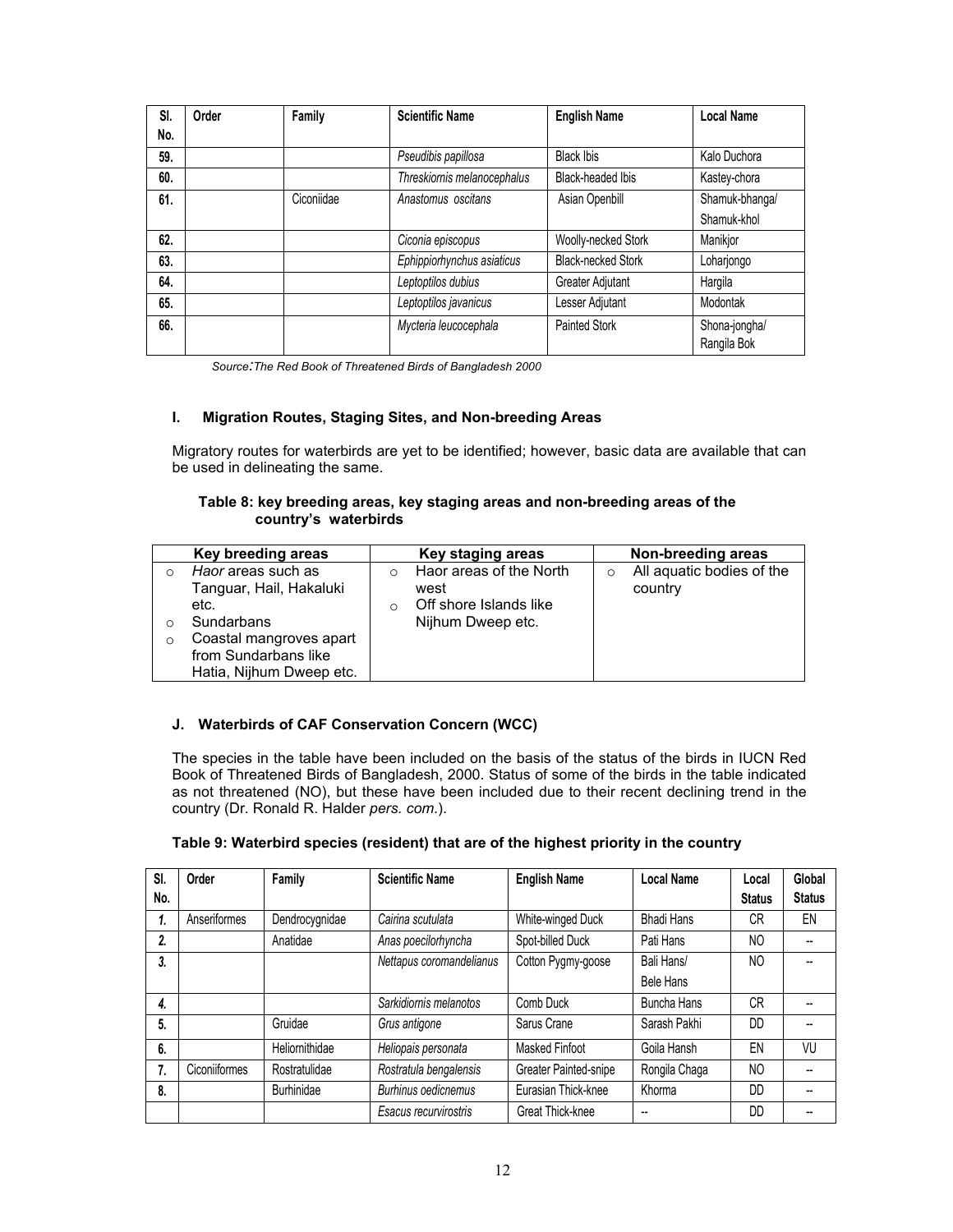#### **CAF Meeting, June 2005 Country Report - guidelines**

| SI.<br>No. | Order | Family            | <b>Scientific Name</b>                | <b>English Name</b>             | <b>Local Name</b>            | Local<br><b>Status</b> | Global<br><b>Status</b> |
|------------|-------|-------------------|---------------------------------------|---------------------------------|------------------------------|------------------------|-------------------------|
| 10.        |       |                   | Vanellus duvaucelii                   | River Lapwing                   | Hot-titi                     | EN                     |                         |
| 11.        |       |                   | Vanellus malabaricus                  | Yellow-wattled Lapwing          | Hot-ti-ti                    | N <sub>O</sub>         | --                      |
| 12.        |       | Laridae           | Rynchops albicollis                   | <b>Indian Skimmer</b>           | Panikata/<br>Jolkhor         | EN                     | VU                      |
| 13.        |       |                   | Sterna acuticauda                     | <b>Black-bellied Tern</b>       | Gangchil                     | EN                     | VU                      |
| 14.        |       |                   | Sterna aurantia                       | <b>River Tern</b>               | Maach Khaikka                | NO                     |                         |
| 15.        |       | Anhingidae        | Anhinga melanogaster                  | Darter                          | Goyer/<br>Shap-pakhi         | VU                     | <b>LR</b>               |
| 16.        |       | Phalacrocoracidae | Phalacrocorax carbo                   | <b>Great Cormorant</b>          | Paan-kowri/<br>Jol-Kak       | N <sub>O</sub>         | u.                      |
| 17.        |       |                   | Phalacrocorax fuscicollis             | <b>Indian Cormorant</b>         | Paan-kowri                   | DD                     |                         |
| 18.        |       | Ardeidae          | Ardea insignis                        | White-bellied Heron             | Sada Konka                   | <b>DD</b>              | EN                      |
| 19.        |       |                   | Ardea purpurea                        | Purple Heron                    | Beguni Bok                   | N <sub>O</sub>         |                         |
| 20.        |       |                   | Dupetor flavicollis                   | <b>Black Bittern</b>            | Kalo Bok                     | DD                     | ш,                      |
| 21.        |       |                   | Egretta sacra                         | Pacific Reef Egret              | $\overline{a}$               | <b>DD</b>              |                         |
| 22.        |       |                   | Gorsachius melanolophus               | Malayan Night Heron             | Bagha Bok                    | CR                     |                         |
| 23.        |       |                   | Nycticorax nycticorax                 | Black-crowned<br>Night<br>Heron | Waak/<br>Nishi Bok           | N <sub>O</sub>         |                         |
| 24.        |       | Threskiornithidae | Platalea leucorodia                   | Eurasian Spoonbill              | Kodali Bok/<br>Khunte Bok    | <b>CR</b>              |                         |
| 25.        |       |                   | Plegadis falcinellus                  | Glossy Ibis                     | Duchora                      | <b>DD</b>              |                         |
| 26.        |       |                   | Pseudibis papillosa                   | <b>Black Ibis</b>               | Kalo Duchora                 | DD                     | LR                      |
| 27.        |       |                   | <b>Threskiornis</b><br>melanocephalus | Black-headed Ibis               | Kastey-chora                 | DD                     | <b>LR</b>               |
| 28.        |       | Ciconiidae        | Ciconia episcopus                     | Woolly-necked Stork             | Manikjor                     | <b>DD</b>              | щ.                      |
| 29.        |       |                   | Ephippiorhynchus<br>asiaticus         | <b>Black-necked Stork</b>       | Loharjongo                   | DD                     |                         |
| 30.        |       |                   | Leptoptilos dubius                    | Greater Adjutant                | Hargila                      | <b>CR</b>              | EN                      |
| 31.        |       |                   | Leptoptilos javanicus                 | Lesser Adjutant                 | Modontak                     | EN                     | VU                      |
| 32.        |       |                   | Mycteria leucocephala                 | <b>Painted Stork</b>            | Shona-jongha/<br>Rangila Bok | <b>CR</b>              | <b>LR</b>               |

*Source:The Red Book of Threatened Birds of Bangladesh 2000* and Dr. Ronald R. Halder (Pers. Com.)

**Status code:** CR – Critically Endangered, EN – Endangered, VU – Vulnerable, LR- Lower Risk, DD – Data Deficient, NO – Not Threatened

| Table 10: Waterbird species (migratory) of the high priority in the country |  |  |  |
|-----------------------------------------------------------------------------|--|--|--|
|                                                                             |  |  |  |

| SI.<br>No. | Order        | Family   | <b>Scientific Name</b> | <b>English Name</b>  | <b>Local Name</b>  | <b>Distribution</b>          |
|------------|--------------|----------|------------------------|----------------------|--------------------|------------------------------|
| 1.         | Anseriformes | Anatidae | Anas falcata           | <b>Falcated Teal</b> | Shikhajukto Hans   | Tanguar Haor, Pashua<br>Haor |
| 2.         |              |          | Anas formosa           | Baikal Teal          | <b>Boikal Hans</b> | Dhaka Zoo Lake               |
| 3.         |              |          | Aythya baeri           | Baer's Pochard       | Baro Bhuti Hans    | Hakaluki Haor,               |
|            |              |          |                        |                      |                    | Tanguar Haor                 |
| 4.         |              |          | Aythya marila          | Greater Scaup        | --                 | W                            |
| 5.         |              |          | Aythya nyroca          | Ferruginous Pochard  | <b>Bhuti Hans</b>  | W                            |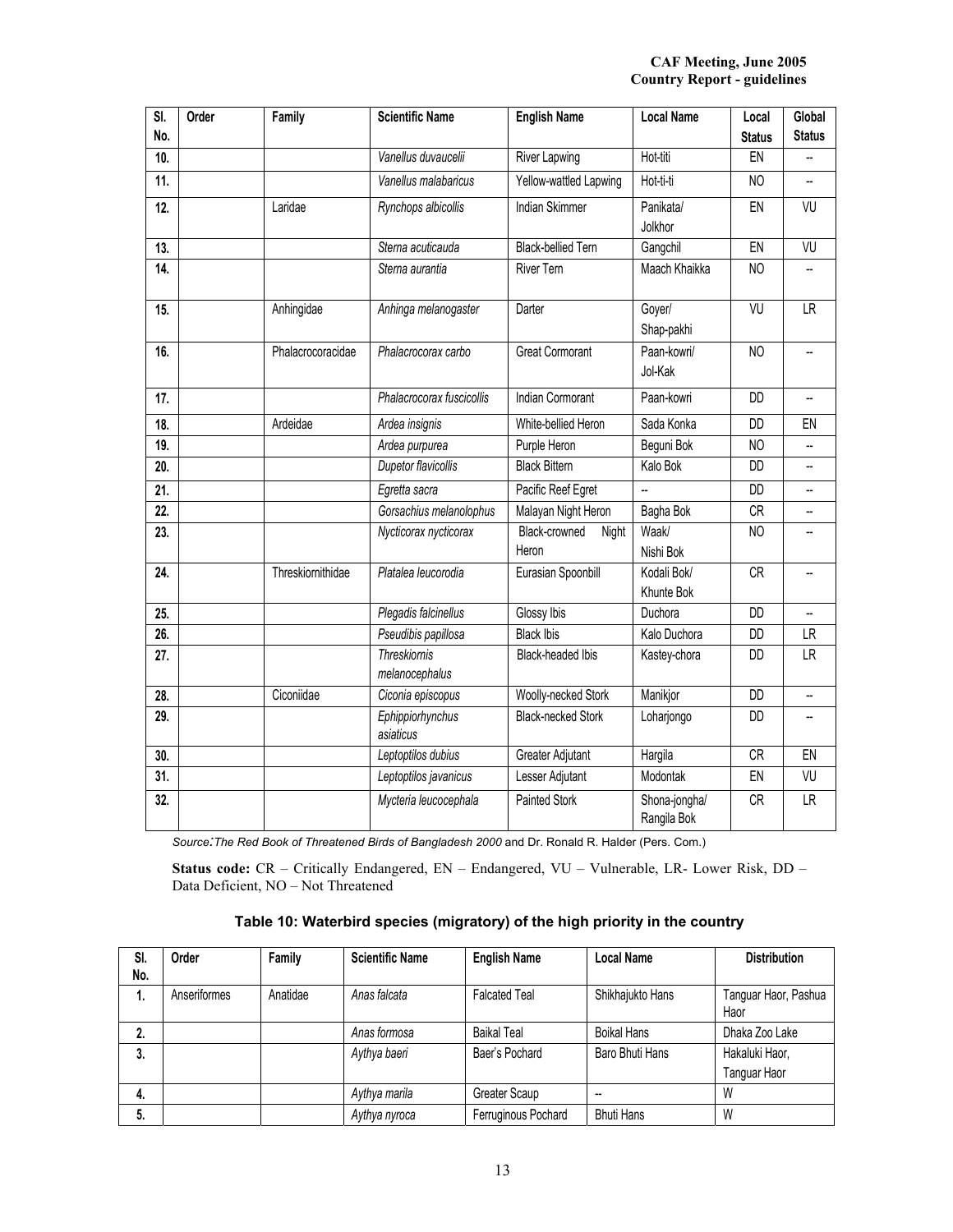| SI.<br>No. | Order            | Family        | <b>Scientific Name</b>   | <b>English Name</b>             | <b>Local Name</b>       | <b>Distribution</b>                        |
|------------|------------------|---------------|--------------------------|---------------------------------|-------------------------|--------------------------------------------|
| 6.         |                  |               | Rhodonessa rufina        | Red-crested Pochard             | Rangamuri               | W                                          |
| 7.         |                  |               | Tadorna ferruginea       | Ruddy Shelduck                  | Chokhachokhi/<br>Chokha | W                                          |
| 8.         |                  |               | Tadorna tadorna          | <b>Common Shelduck</b>          | Shah Choha/Sachka       | Coasts and charlands                       |
| 9.         | Ciconiiformes    | Scolopacidae  | Arenaria interpres       | Ruddy Turnstone                 | Patharghurani Batan     | StM, Coasts                                |
| 10.        |                  |               | Calidris alba            | Sanderling                      | --                      | Coasts                                     |
| 11.        |                  |               | Calidris canutus         | Knot                            | --                      | E-central, E on coast                      |
| 12.        |                  |               | Calidris subminuta       | Long-toed Stint                 | --                      | Kukrimukri Island                          |
| 13.        |                  |               | Calidris tenuirostris    | <b>Great Knot</b>               | --                      | MF, Coasts                                 |
| 14.        |                  |               | Calidris pygmeus         | Spoon-billed Sandpiper          | −−                      | Nijhum Dweep,<br>Dhal Char                 |
| 15.        |                  |               | Gallinago stenura        | Pintail Snipe                   | Kada-khocha/Chaga       | W                                          |
| 16.        |                  |               | Limicola falcinellus     | <b>Broad-billed Sandpiper</b>   |                         | Meghna Estuary                             |
| 17.        |                  |               | Numenius phaeopus        | Whimbrel                        | Choto Gulinda           | MF, SF                                     |
| 18.        |                  |               | Scolopax rusticola       | Eurasian Woodcock               | Ξ.                      | <b>MEF</b>                                 |
| 19.        |                  |               | Tringa erythropus        | Spotted Redshank                | --                      | $\&$<br>Hatiya<br>Sandeep<br>coasts        |
| 20.        |                  |               | Tringa guttifer          | Nordmann's<br>Greenshank        | --                      | Pia.<br>Ghasiar<br>Char<br>Char, Dhal Char |
| 21.        |                  | Charadriidae  | Haematopus<br>ostralegus | Eurasian Oystercatcher          | Shuktibhuji Batan       | SB, Coasts                                 |
| 22.        |                  | Glareolidae   | Charadrius hiaticula     | Common<br>Ringed<br>Plover      | $\ddot{\phantom{a}}$    | Cox's Bazar in MF, SF                      |
| 23.        |                  |               | Charadrius mongolus      | Lesser Sand Plover              | $\ddot{\phantom{a}}$    | W                                          |
| 24.        |                  |               | Charadrius placidus      | Long-billed<br>Ringed<br>Plover | --                      | Coasts, River islands                      |
| 25.        |                  |               | Dromas ardeola           | Crab Plover                     | Ξ.                      | SB, Teknaf                                 |
| 26.        |                  |               | Vanellus gregarius       | Sociable Lapwing                | Hot-ti-ti               | <b>NE</b>                                  |
| 27.        |                  |               | Vanellus vanellus        | Northern Lapwing                | --                      | <b>NE</b>                                  |
| 28.        |                  | Laridae       | Sterna caspia            | Caspian Tern                    | L.                      | Coasts                                     |
| 29.        | Podicipediformes | Podicipedidae | Podiceps cristatus       | <b>Great Crested Grebe</b>      | Khopa Duburi            | Haors                                      |
| 30.        |                  | Phaethontidae | Pelecanus philippensis   | Spot-billed Pelican             | Gogonber                | Coasts                                     |
| 31.        |                  | Ciconiidae    | Ciconia ciconia          | <b>White Stork</b>              | Sada Manikjor           | <b>SB</b>                                  |

Source: The Red Book of Threatened Birds of Bangladesh 2000 and Dr. Ronald R. Halder (Pers. Com.)

**Distribution code:** W–Wide, N–North, S-South, E–East, C–Central, NE–Northeast, NW– Northwest, SE– Southeast, StM–St. Martin's Island, DF–Deciduous Forest, MEF–Mixed Evergreen Forest, SB–Sundarbans Mangrove Forest

#### **K. Recommendations to Improve International Migratory Waterbird Conservation**

Ministry of Environment and Forests (MoEF) through its Department of Environment (DoE) and Forest Department (FD) is the main institutional structure for wildlife conservation including waterbirds and their habitats in Bangladesh. FD has a institutional structure named 'Wildlife Management and Nature Conservation Circle' for this purpose. It is very important to mention that Ministry of Land is the legal authority for land management including wetlands. Therefore, role of Ministry of Land is very crucial for wildlife management as well as waterbirds.

IUCN and numerous national NGOs, Wildlife Societies, Bird clubs and academic institutes are also involved in various activities related to waterbird conservation.